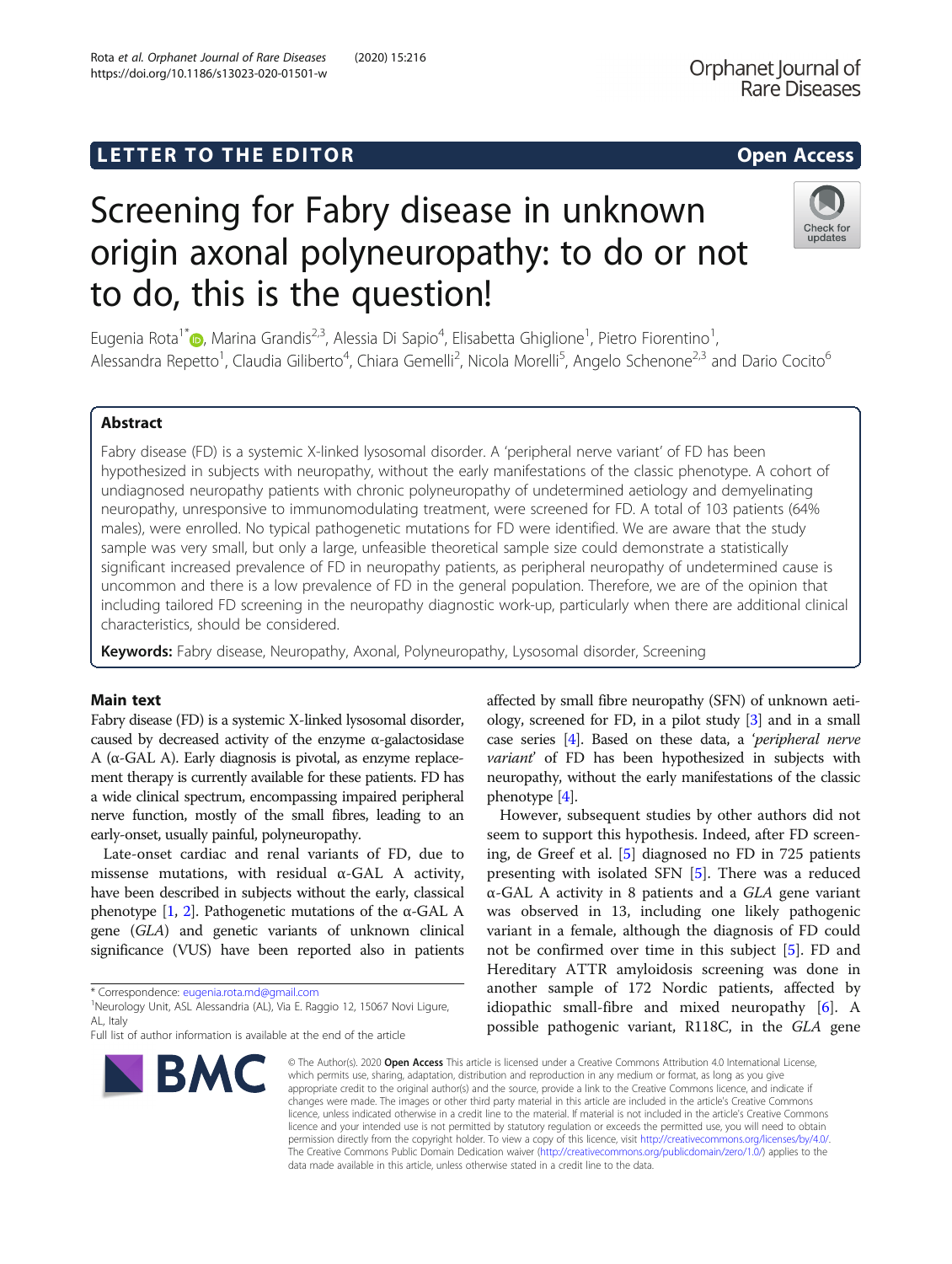was detected in a single patient, although clinical investigation identified no firm signs of FD [[6](#page-2-0)]. Indeed, over the last few years, some GLA gene mutations previously classified as pathogenetic in screening studies (1995– 2007) without confirmatory analyses, have recently been recognized as 'benign/likely-benign' variants [\[7](#page-2-0)].

On the other hand, newborn screening for lysosomal storage disorders (Pompe, Gaucher, Fabry disease, Mucopolysaccharidosis type I) by tandem mass spectrometry in North East Italy [[8\]](#page-2-0) revealed that the combined incidence of the 4 disorders was 1/4411 births and FD was the most frequent (1/8882). These data on FD prevalence in the general population raise the suspicion that the frequency of FD might have been underestimated in selected clinical samples.

Herein we report the results of an observational, cross-sectional, pilot study, carried out to investigate into the frequency of FD in a cohort of selected, undiagnosed neuropathy patients, with chronic polyneuropathy of undetermined aetiology [[9\]](#page-2-0) and with demyelinating neuropathy [\[10](#page-2-0)] unresponsive to immunomodulating treatment.

Patients (aged 18–80 years), referring to 5 Italian Neurology Units in 2 Northern Italian Regions (Piedmont: Torino, Casale Monferrato, Novi Ligure, Mondovì; Liguria: Genoa), with idiopathic axonal polyneuropathy (sensory or sensory-motor, painful or not, with or without comorbid SFN) were enrolled into the study, after obtaining written informed consent. Inclusion diagnostic criteria was chronic polyneuropathy of undetermined cause [\[9\]](#page-2-0) or a previous diagnosis of chronic demyelinating neuropathy [[10](#page-2-0)], unresponsive to immunomodulating treatment (at least three types of therapies). Exclusion criteria were: a positive family history of hereditary neuropathy, diabetes, alcohol abuse, dysthyroidism, monoclonal gammopathy, rheumatic and/or hemolymfoproliferative diseases, recent therapy with neurotoxic drugs.

All the patients were examined for  $\alpha$ -GAL activity by Dried Blood Spot (DBS). Genetic analysis was carried out in all females and in males with a reduced α-GAL A activity  $\left($  < 15.3 nmol/L/h) and/or in the low range, between 15.3 nmol/L/h and 20 nmol/L/h, of the normal limit interval ("pseudo-deficiency"). In line with the diagnostic protocol, whenever a mutation in the α-GAL A gene was identified, then the globotriaosylceramide (Gb3) levels were measured in urine and lyso-Gb3 in blood.

A total of 103 patients, 66 males (64%), average age 59 years, were enrolled (Table 1). Five of them also had SFN, confirmed by skin biopsy. The α-GAL A activity was normal in all males (average: 26.4 nmol/L/h). No typical pathogenetic mutations for FD were identified in the GLA gene in the study sample. Interestingly, a single genetic polymorphism was detected in a 67-year-old

Table 1 Main clinical features

| Total patients                                        | 103                        |
|-------------------------------------------------------|----------------------------|
| Male (%)                                              | 66 (64%)                   |
| Age (years), mean $(\pm$ SD)                          | $60.3 \ (\pm 13.1)$        |
| Axonal sensory-motor polyneuropathy (%)               | 48 (46.6%)                 |
| Axonal sensory polyneuropathy (%)                     | 45 (43.7%)                 |
| Demyelinating neuropathy (%)                          | 10 (9.7%)                  |
| Sensory symptoms (%)                                  | 85 (82.5%)                 |
| Motor symptoms (%)                                    | 51 (49.5%)                 |
| Small fiber neuropathy (%)                            | $5(4.8\%)$                 |
| $\alpha$ -GAL A activity in males (mean ( $\pm$ SD)   | 26.4 nmol/L/h $(\pm 12.6)$ |
| Patients with systemic symptoms or signs<br>of FD (%) | 9(8.7%)                    |

female patient with a SFN and diffuse neuropathic pain:  $c.937G > T$  (p.Asp313Tyr), previously classified as a VUS, more recently as a benign/likely benign exonic variant, according to [Ncbi.Nlm.Nih.Gov](http://ncbi.nlm.nih.gov) database.

Systemic signs or symptoms suggestive of FD were detected in 9 patients, 4 with previous myocardial infarction, 1 with slightly abnormal renal function (mild, i.e. not severe enough to be considered an exclusion criterion), 2 had cardiac arrhythmias, 2 had a history of cerebrovascular episodes.

Although the results of this pilot study apparently do not support the hypothesis of the late onset, 'peripheral nerve variant' of FD, these findings, though negative, cannot rule out such a novel hypothesis, due to the shortcomings of the study, mainly the small size of the sample, the high proportion of females enrolled and the diagnostic protocol.

Although DBS is a quite reliable and user-friendly tool to examine patients for α-GAL activity and to select male candidates for genetic analysis, we can not exclude that an alternative diagnostic flowchart, starting with the blood Gb3 level dosage before DBS and/or genetic evaluation, could have yielded different results. Indeed, according to recent studies [\[11](#page-2-0)], Gb3 levels are detectable in blood in all the male late-onset FD patients with residual α-GAL activity. Therefore, they seem to be a reliable biomarker to diagnose such cases with atypical presentations.

The main limitation of the study is the small sample size, similar to some previous ones. Indeed, if the frequency of FD in the general population is considered, then a much larger sample size than those previously reported on SFN and/or mixed neuropathy studies  $[3-6]$  $[3-6]$  $[3-6]$  $[3-6]$  $[3-6]$ would have to be enrolled to demonstrate a higher FD prevalence in idiopathic neuropathy.

Indeed, if we were to predict the same frequency of FD as that in patients with cryptogenic stroke (0.13%) in patients with undetermined neuropathy, then a theoretical